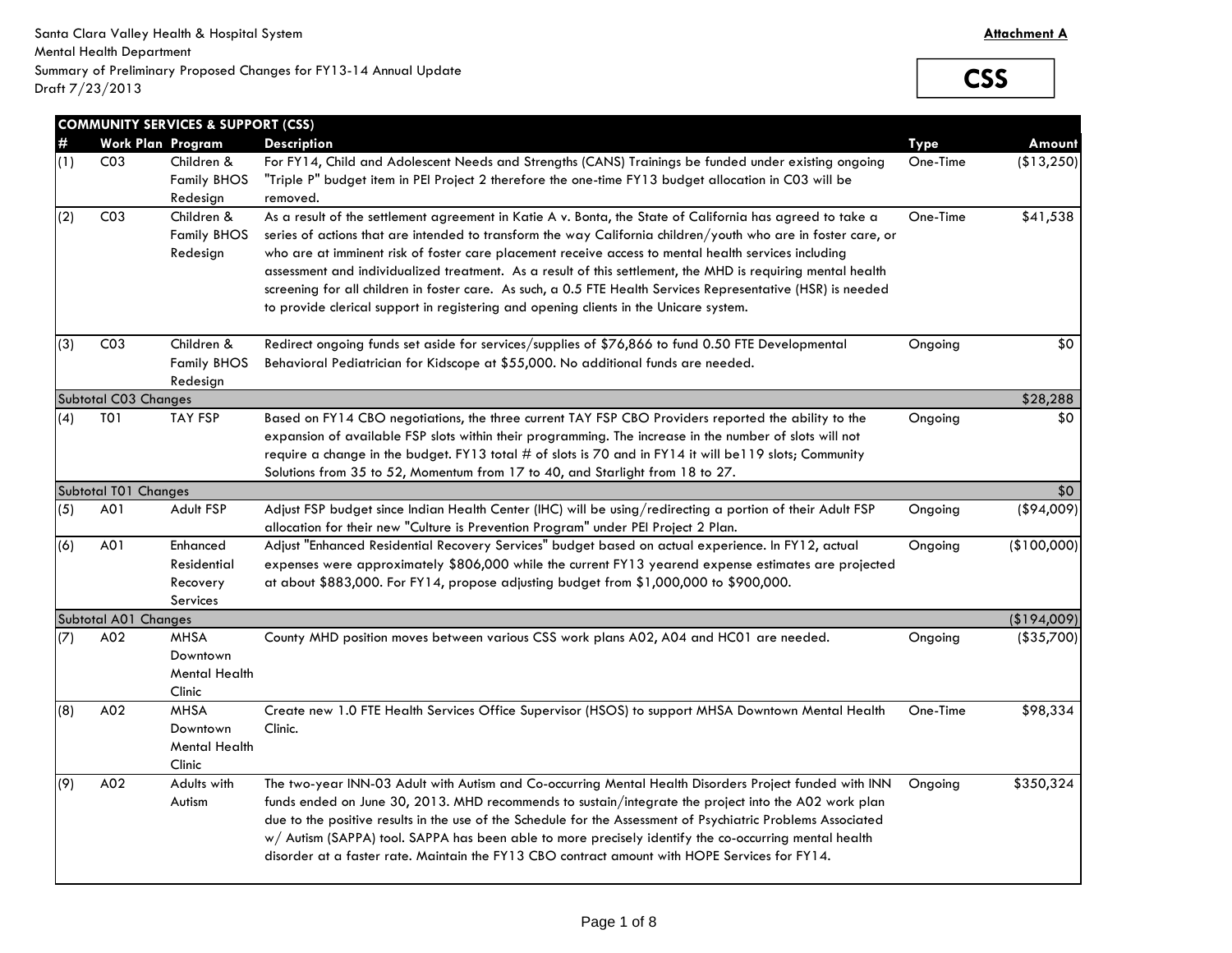**CSS**

| #    |                             | <b>COMMUNITY SERVICES &amp; SUPPORT (CSS)</b><br>Work Plan Program | <b>Description</b>                                                                                                                                                                                                                                                                                                                                                                                                                                                                                                                                                                                                                                                                                                                                                                                                                                                                                                                                                                                                                                                                                                                                               | <b>Type</b> | Amount       |
|------|-----------------------------|--------------------------------------------------------------------|------------------------------------------------------------------------------------------------------------------------------------------------------------------------------------------------------------------------------------------------------------------------------------------------------------------------------------------------------------------------------------------------------------------------------------------------------------------------------------------------------------------------------------------------------------------------------------------------------------------------------------------------------------------------------------------------------------------------------------------------------------------------------------------------------------------------------------------------------------------------------------------------------------------------------------------------------------------------------------------------------------------------------------------------------------------------------------------------------------------------------------------------------------------|-------------|--------------|
| (10) | A02                         | Adult BHOS<br>Redesign                                             | New A02 program "Intensive Transition Services" which will focus on wellness and recovery. Program's<br>weekly schedule will be based on a "wellness wheel" and offer skills-building critical to participants' success<br>in emotional growth/regulation, effective social engagement and interaction, spiritual balance, healthy<br>living, etc.                                                                                                                                                                                                                                                                                                                                                                                                                                                                                                                                                                                                                                                                                                                                                                                                               | One-Time    | \$1,500,000  |
|      | Subtotal A02 Changes        |                                                                    |                                                                                                                                                                                                                                                                                                                                                                                                                                                                                                                                                                                                                                                                                                                                                                                                                                                                                                                                                                                                                                                                                                                                                                  |             | \$1,912,958  |
| (11) | A04                         | HC01 work<br>plan CWBC /<br>MHSAC                                  | Merge work plan HC01 (Behavioral/Primary Health Care Partnership) into A04. HC01 was designed to<br>improve the interface between behavioral health and primary healthcare in collaboration w/mental health<br>& substance abuse providers. Central Wellness Benefit Center (CWBC) part of HC01 offers MH assessments<br>& links clients w/needed services and helps unsponsored consumers w/applying for Medicare, Medi-Cal<br>and SSI programs. Propose to rename A04 work plan to "Central Wellness and Urgent Care Services" to<br>reflect the merge.                                                                                                                                                                                                                                                                                                                                                                                                                                                                                                                                                                                                        | Ongoing     | \$5,230,979  |
| (12) | A04                         | <b>Urgent Care</b>                                                 | Position of moves of 3 Rehab Counselors to work plan A02 and the addition of 1.0 P49 Psychiatrist in<br>CWBC.                                                                                                                                                                                                                                                                                                                                                                                                                                                                                                                                                                                                                                                                                                                                                                                                                                                                                                                                                                                                                                                    | Ongoing     | (\$107,450)  |
| (13) | A04                         | Urgent Care -<br>Med Staff                                         | Adjust Urgent Care Med budget based on current staffing.                                                                                                                                                                                                                                                                                                                                                                                                                                                                                                                                                                                                                                                                                                                                                                                                                                                                                                                                                                                                                                                                                                         | Ongoing     | ( \$350,000] |
| (14) | A04                         | <b>Urgent Care</b>                                                 | Redirect a portion of ongoing program services/supplies \$314,441 budget to support Law Enforcement<br>Liaison (LEL) contracts, Urgent Care MOU with Protective Services, and a portion to offset costs relating to<br>Psychiatrist costs. Overall, no change in the budget due to redirection.<br>1. Law Enforcement Liaisons (LELs): There is a continued need for LELs to support Urgent Care as the MHD<br>continues to work on field assessments and consultations in collaboration with police and the Sheriff. Redirect<br>\$87,000 for LEL contracts;<br>2. Adjust budget set aside for the Urgent Care MOU with Protective Services based actual expenses.<br>Current budget allocation is \$303,831. However, FY12 actual expense was approximately \$368,000 and<br>FY13 yearend expense estimates are currently projected at \$355,000. Need to redirect \$51,169 to bring<br>budget to estimated FY13 expense level;<br>3. Redirect funds to offset cost relating to Psychiatrist salary/benefit costs, \$22,324.<br>Proposed total redirected funds: \$160,493. Program Services/Supplies will be changing from \$314,441 to<br>\$153,948 in FY14. | Ongoing     | \$0          |
| (15) | A04                         | <b>Urgent Care</b>                                                 | Remove one-time budget set aside for Law Enforcement Liaisons (LELs) in FY13.                                                                                                                                                                                                                                                                                                                                                                                                                                                                                                                                                                                                                                                                                                                                                                                                                                                                                                                                                                                                                                                                                    | One-Time    | $(*73,200)$  |
|      | <b>Subtotal A04 Changes</b> |                                                                    |                                                                                                                                                                                                                                                                                                                                                                                                                                                                                                                                                                                                                                                                                                                                                                                                                                                                                                                                                                                                                                                                                                                                                                  |             | \$4,700,329  |
| (16) | A05                         | Family<br>Wellness and<br>Recovery<br>Services                     | Consumer and Attendance at the North County Self Help Center (Phoenix) has been steadily declining over the past year.<br>The centers hours have been reduced to adjust for the loss of clientele. Currently only two individuals use<br>the center regularly and drop-in groups are largely unattended. As a result, the MHD recommends closing<br>the site and reallocating the resources to other Office of Consumer Affairs activities. Consumers who have<br>continued to use the center will be connected with other local resources. Proposed change does not result in<br>a budget change in work plan A05.                                                                                                                                                                                                                                                                                                                                                                                                                                                                                                                                              | Ongoing     | \$0          |
|      | Subtotal A05 Changes        |                                                                    |                                                                                                                                                                                                                                                                                                                                                                                                                                                                                                                                                                                                                                                                                                                                                                                                                                                                                                                                                                                                                                                                                                                                                                  |             | \$0          |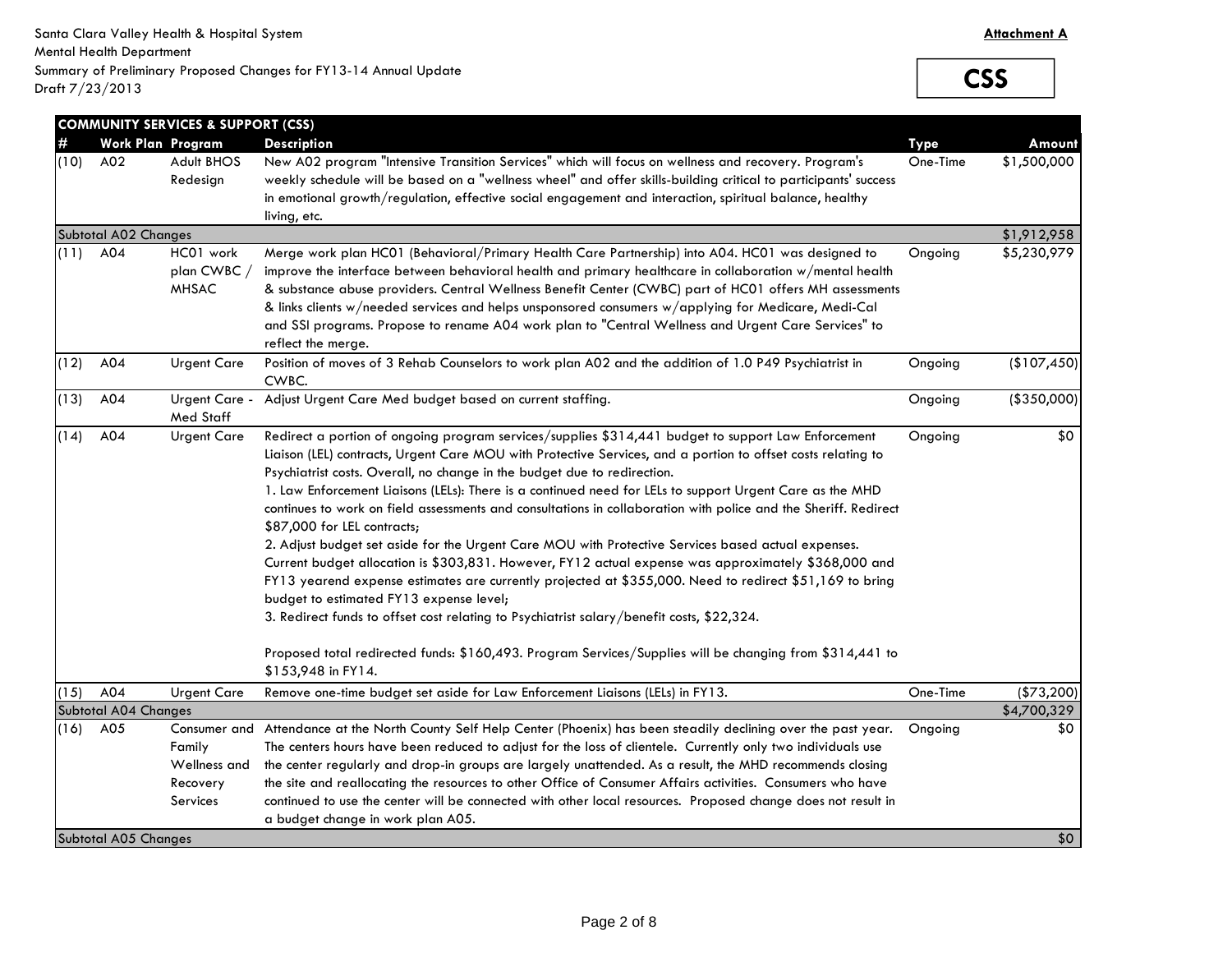**CSS**

|      |                          | <b>COMMUNITY SERVICES &amp; SUPPORT (CSS)</b>                       |                                                                                                                                                                                                                                                                                                                                                                                                                                                                                                                                                             |             |                |
|------|--------------------------|---------------------------------------------------------------------|-------------------------------------------------------------------------------------------------------------------------------------------------------------------------------------------------------------------------------------------------------------------------------------------------------------------------------------------------------------------------------------------------------------------------------------------------------------------------------------------------------------------------------------------------------------|-------------|----------------|
|      | Work Plan Program        |                                                                     | <b>Description</b>                                                                                                                                                                                                                                                                                                                                                                                                                                                                                                                                          | <b>Type</b> | Amount         |
| (17) |                          | OA02-04 Older Adult<br><b>BH Services</b><br>Outpatient<br>Redesign | In FY2013, MHD in collaboration with the City of San Jose provided one-time MHSA funds for Geriatric<br>Specialists FTEs in multiple senior centers that serve underserved ethnic populations as a pilot to explore the<br>ability of center staff to identify and address behavioral health needs of underserved seniors who utilize<br>City nutrition centers. The FY13 one-time amount is \$280,000. However, due to late start of the project,<br>approximately \$90,000 will be spent in FY2013. The one-time amount for FY2014 reflects the remaining | One-Time    | (\$90,000)     |
|      |                          |                                                                     | balance of \$190,000.                                                                                                                                                                                                                                                                                                                                                                                                                                                                                                                                       |             |                |
|      | Subtotal OA02-04 Changes |                                                                     |                                                                                                                                                                                                                                                                                                                                                                                                                                                                                                                                                             |             | (\$90,000)     |
| (18) | HC01                     | <b>Behavioral</b><br>Health &<br><b>Primary Care</b><br>Partnership | Merge work plan HC01 (Behavioral/Primary Health Care Partnership) into A04. HC01 was designed to<br>improve the interface between behavioral health and primary healthcare in collaboration w/mental health<br>& substance abuse providers.                                                                                                                                                                                                                                                                                                                 | Ongoing     | ( \$5,230,979) |
|      | Subtotal HC01 Changes    |                                                                     |                                                                                                                                                                                                                                                                                                                                                                                                                                                                                                                                                             |             | ( \$5,230,979) |
| (19) | HO01                     | Housing<br>Options<br>Initiative                                    | Delete vacant 1.0 FTE Management Aide/Management Analyst Position and add new 1.0 FTE MH<br>Community Worker who will work on assisting high needs clients w/obtaining & maintaining permanent<br>supportive housing.                                                                                                                                                                                                                                                                                                                                       | Ongoing     | \$13,198       |
| (20) | HO01                     | Housing<br>Options<br>Initiative                                    | Adjust the Temporary Housing Subsidy Program (THSP) MHSA funding based on current contract with<br>Catholic Charities, \$481,659 MHSA funds.                                                                                                                                                                                                                                                                                                                                                                                                                | Ongoing     | ( \$26, 308)   |
| (21) | <b>HO01</b>              | Housing<br>Options<br>Initiative                                    | Housing for Homeless Addicted to Alcohol (HHAA) HUD Grant. Propose to continue CBO operated program Ongoing<br>with EHC Lifebuilders but reduce MHSA funding by \$100,000 which will be replaced with County General<br>Funds. Change MHSA funding from \$198,413 to \$100,000.                                                                                                                                                                                                                                                                             |             | (\$100,000)    |
| (22) | <b>HO01</b>              | Housing<br>Options<br>Initiative                                    | Propose to fund Intensive Case Management (ICM) South County CBO operated program with MHSA funds. Ongoing<br>MHD intends to increase ICM services for the southern region of the County. Add \$100,000 MHSA funding<br>through redirection of funds from the item above.                                                                                                                                                                                                                                                                                   |             | \$100,000      |
|      | Subtotal HO01 Changes    |                                                                     |                                                                                                                                                                                                                                                                                                                                                                                                                                                                                                                                                             |             | (\$13,110)     |
| (23) | LPO1                     | Learning<br>Partnership                                             | The new 2.0 FTEs licensed Mental Health Program Specialists added in FY13 will be funded with existing<br>MHSA WET funds. Remove budget from LP01.                                                                                                                                                                                                                                                                                                                                                                                                          | Ongoing     | $(*251,904)$   |
|      | Subtotal LP01 Changes    |                                                                     |                                                                                                                                                                                                                                                                                                                                                                                                                                                                                                                                                             |             | (\$251,904)    |
|      | $(24)$ AD01              | Admin                                                               | MHD recommends swapping a budgeted unclassified Management Analyst Program Manager (MAPM I/II)<br>position with a new Sr. Mental Health Program Specialist (Sr. MHPS) position for the MHSA Coordinator<br>Role. This will require an add/delete action but will not need additional funds.                                                                                                                                                                                                                                                                 |             | \$0            |
|      | Subtotal AD01 Changes    |                                                                     |                                                                                                                                                                                                                                                                                                                                                                                                                                                                                                                                                             |             | \$0            |
|      | <b>Total CSS Changes</b> |                                                                     |                                                                                                                                                                                                                                                                                                                                                                                                                                                                                                                                                             |             | \$861,573      |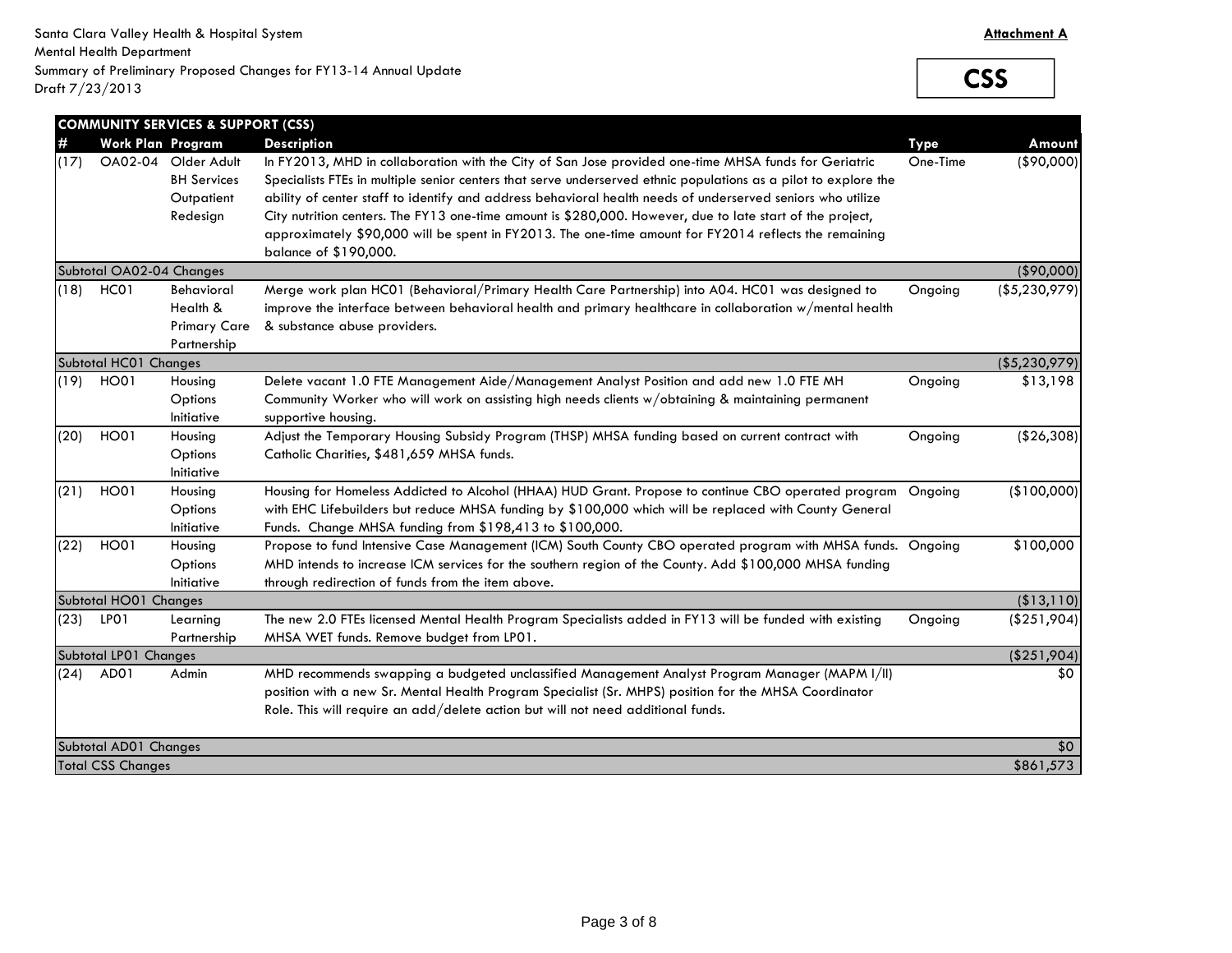**PEI**

| #   | <b>Work Plan Program</b> |                                                                                                   | <b>Description</b>                                                                                                                                                                                                                                                                                                                                                                                           | <b>Type</b> | Amount      |
|-----|--------------------------|---------------------------------------------------------------------------------------------------|--------------------------------------------------------------------------------------------------------------------------------------------------------------------------------------------------------------------------------------------------------------------------------------------------------------------------------------------------------------------------------------------------------------|-------------|-------------|
| (1) | P <sub>1</sub>           | Community<br>ty Building for<br><b>Reducing Stigma</b><br>and Discrimination                      | In FY13, one-time funds were set aside for the ECCAC and Self-Help services agreements but during the<br>Engagement/Capaci year as the MHPSW positions were getting filled there was actually no need to access the one-time<br>funds. For FY14, it proposed not to continue the \$206,000 one-time funds for ECCAC services agreements<br>and one-time funds of \$200,000 for Self-Help service agreements. | One-Time    | (\$406,000) |
| (2) | P <sub>1</sub>           | Community<br>ty Building for<br><b>Reducing Stigma</b><br>and Discrimination                      | MHD program staff and ECCAC members expressed the need for program supplies funding for each<br>Engagement/Capaci ECCAC group. Propose \$5,000 in funding per ECCAC group. Currently there are seven groups.                                                                                                                                                                                                 | One-Time    | \$35,000    |
| (3) | P <sub>1</sub>           | Community<br>Engagement/Capaci<br>ty Building for<br><b>Reducing Stigma</b><br>and Discrimination | Add two new groups: 1) a Lesbian, Gay, Bisexual, Transgender, Questioning (LGBTQ), and 2) a Veterans' One-Time<br>group. Allocate \$160,000 per group which is closely equivalent to 1.5 FTE MHPSW allocated per ECCAC<br>group in MHD. In addition, allocate \$5,000 per group for program supplies. Propose new one-time<br>funding of \$330,000 in FY14 and release an RFP this year.                     |             | \$330,000   |
|     | Subtotal P1 Changes      |                                                                                                   |                                                                                                                                                                                                                                                                                                                                                                                                              |             | ( \$41,000] |
| (4) | P <sub>2</sub>           | Strengthening<br>Families and<br>Children                                                         | Strengthening Families and Children - Training for Practitioners. This one-time budget item is no longer<br>needed in FY14. Future PEI P2 related trainings will come from the Triple P ongoing budget line item.                                                                                                                                                                                            | One-Time    | (\$150,000) |
| (5) | P <sub>2</sub>           | Strengthening<br><b>Families and</b><br>Children                                                  | School Linked Services (SLS) Pilot/Planning phase of the project has ended. One-time FY13 funds have<br>been expended.                                                                                                                                                                                                                                                                                       | One-Time    | $(*40,000)$ |
| (6) | P <sub>2</sub>           | Strengthening<br><b>Families</b> and<br>Children                                                  | School Linked Services MHSA match total for five Community Based Organizations (CBOs) actually comes One-Time<br>out to \$296,785 based on CBO Exhibit Bs. Continue and adjust one-time funding from \$323,119 to<br>\$296,785 based on current budget contracts.                                                                                                                                            |             | (\$26,334)  |
| (7) | P <sub>2</sub>           | Strengthening<br><b>Families and</b><br>Children                                                  | The one-time budget set aside for Mobile Crisis/Transition Services was \$128,954 in FY13 however the<br>one-time funds is no longer needed since the program's budget will be incorporated into the one-time<br>budget of \$512,582 set aside for F&C PEI services which will remain the same for FY14.                                                                                                     | One-Time    | (\$128,954) |
| (8) | P <sub>2</sub>           | Strengthening<br><b>Families and</b><br>Children                                                  | One-time funds set aside for CEUS Early and Periodic Screening, Diagnosis, & Treatment (EPSDT) Training One-Time<br>will not need to continue as future PEI P2 related trainings will come from the "Triple P" ongoing budget<br>line item.                                                                                                                                                                  |             | (\$18,800)  |
| (9) | P <sub>2</sub>           | Strengthening<br><b>Families</b> and<br>Children                                                  | Propose new one-time funding for Social Marketing Plan for Violence Prevention Campaign, a SCCPHD<br>initiative. The social marketing plan will include market research, stakeholder engagement, assessment of<br>local, State & National efforts, identification of appropriate methods/interventions.                                                                                                      | One-Time    | \$20,000    |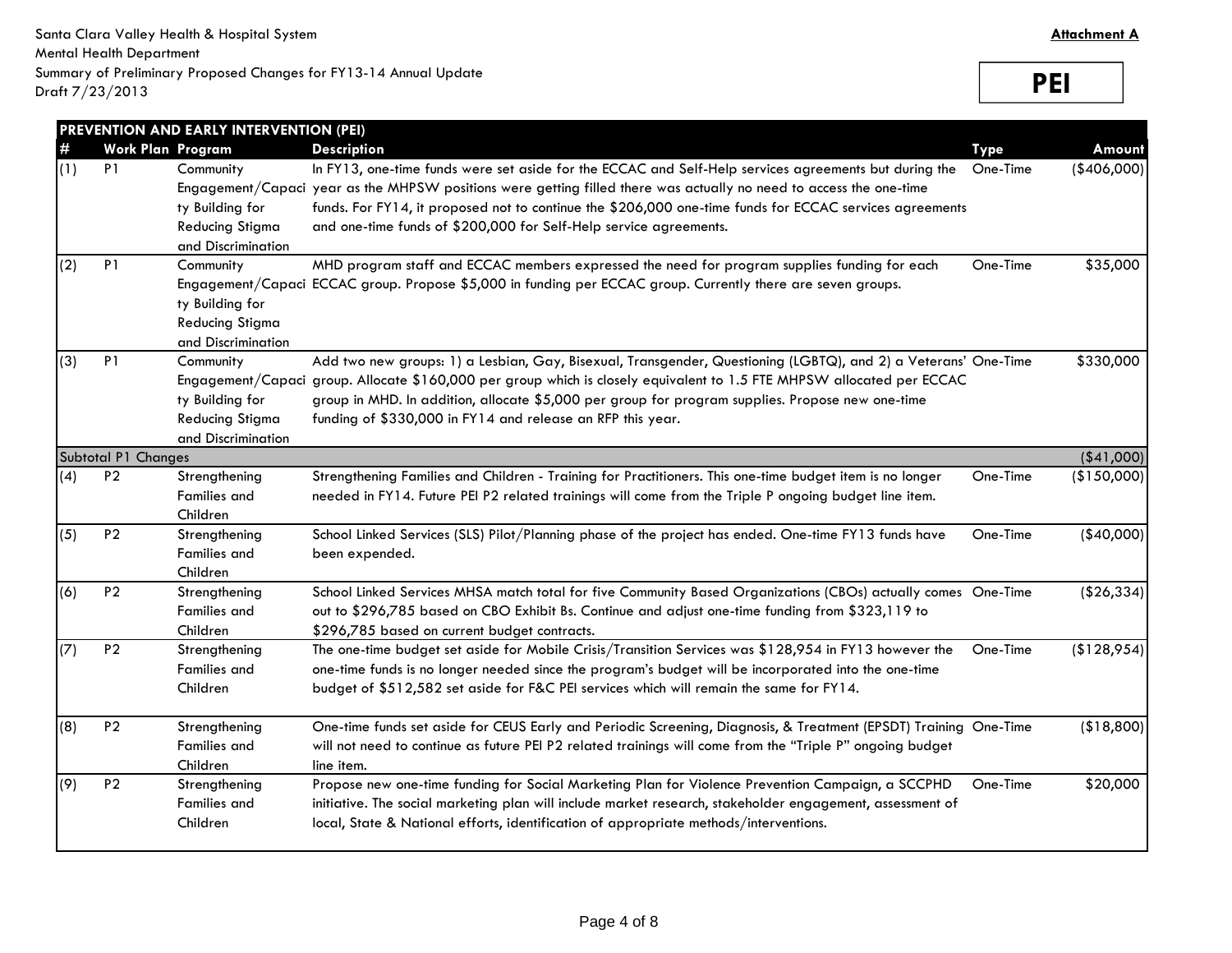**PEI**

| <b>Work Plan Program</b><br><b>Type</b><br>\$60,000<br>(10)<br>P <sub>2</sub><br>In an effort to inform SCC residents, schools & communities about the resources available through School<br>Strengthening<br>One-Time<br><b>Families and</b><br>Linked Services (SLS), the MHD proposes to allocate one-time funds for website development & resource<br>Children<br>materials to help inform the community about SLS and the services/resources available to<br>children/youth/families.<br>Increase one-time funding amount for the SLS Coordinator program budget from \$532,000 to \$562,000. One-Time<br>$(11)$ P2<br>\$30,000<br>Strengthening<br><b>Families and</b><br>Currently there is need to increase budget allocation for South County as there are four more South<br>Children<br>County schools slated to be added in FY14.<br>Subtotal P2 Changes<br>$(12)$ P3<br>ARMS/First Onset<br>Overall, the REACH Community Based Organization (CBO) contracts with Momentum and Starlight remain Ongoing<br>at \$1,350,000; \$675,000 per CBO. However, the MHSA portion has decreased since the CBOs are able<br>to leverage Medi-Cal funding. For FY14, adjust MHSA funding based on current contract budgets totaling<br>\$1,136,003.<br>P <sub>3</sub><br>(\$95,000)<br>ARMS/First Onset<br>The Family Consumer Driven one-time project with Starlight has ended.<br>One-Time<br>Subtotal P3 Changes<br>(\$308,997)<br>PC/BH Integration<br>Primary Care Behavioral Health (PCBH) Contracts - For FY2013, PCBH CBOs (AACI / Gardner /<br>\$780,100<br><b>P4</b><br>Ongoing<br>Mayview) MHSA amount reflects a partial year. For FY2014, the PCBH MHSA amount needs to be<br>for A/OA Programs<br>annualized and the necessary adjustment reflects an increase of \$780,100.<br>P4<br>PC/BH Integration<br>One-time funding for FQHC is still needed and MHD proposes to continue funding in FY2014 and<br>One-Time<br>\$1,500,000<br>for A/OA Programs increasing the one-time amount from \$1,000,000 to \$2,500,000. This funding will address a projected<br>revenue shortfall in this service.<br>$(16)$ P4<br>PC/BH Integration<br>Improving Mood-Promoting Access to Collaborative Treatment (IMPACT) Training to Practitioners need to<br>One-Time<br>continue. In FY13, \$198,676 one-time funds were set aside for the training and there is about \$102,000<br>for A/OA Programs<br>balance left in the contract and training dates are scheduled in FY14.<br>\$2,183,424<br>Subtotal P4 Changes<br>\$213,000<br>$(17)$ P5<br>Suicide Prevention<br>Additional one-time funds towards the Community Education and Information program budget line item to One-Time<br>(a) carry out public awareness campaign of county crisis line through buses, digital mall advertisement,<br>and expansion of ethnic media outreach, (b) develop and implement a long-term media plan that includes<br>a sub-brand (SCC Suicide Prevention) and marketing tools in multiple languages, (c) Mini-grants to fund<br>suicide prevention in high risk communities, and d) non-profit agency to administer and manager the over<br>50 trained QPR instructor pool.<br><b>P5</b><br>Additional one-time funds towards the evaluation program budget to: (a) to develop an evaluation<br>\$58,375<br>Suicide Prevention<br>One-Time<br>dashboard and (b) to conduct a sampling survey on awareness, knowledge and attitudes regarding<br>suicide prevention and crisis.<br>P <sub>5</sub><br>Suicide Prevention<br>Additional one-time funds needed for strategies four and five of PEI P5. Strategy Four is to implement<br>One-Time<br>\$2,000<br>policy and governance advocacy to promote systems change in suicide awareness while strategy five<br>addresses data collection.<br>Subtotal P5 Changes<br>\$273,375<br>\$1,852,714<br><b>Total PEI Changes</b> |      | PREVENTION AND EARLY INTERVENTION (PEI) |                    |        |
|---------------------------------------------------------------------------------------------------------------------------------------------------------------------------------------------------------------------------------------------------------------------------------------------------------------------------------------------------------------------------------------------------------------------------------------------------------------------------------------------------------------------------------------------------------------------------------------------------------------------------------------------------------------------------------------------------------------------------------------------------------------------------------------------------------------------------------------------------------------------------------------------------------------------------------------------------------------------------------------------------------------------------------------------------------------------------------------------------------------------------------------------------------------------------------------------------------------------------------------------------------------------------------------------------------------------------------------------------------------------------------------------------------------------------------------------------------------------------------------------------------------------------------------------------------------------------------------------------------------------------------------------------------------------------------------------------------------------------------------------------------------------------------------------------------------------------------------------------------------------------------------------------------------------------------------------------------------------------------------------------------------------------------------------------------------------------------------------------------------------------------------------------------------------------------------------------------------------------------------------------------------------------------------------------------------------------------------------------------------------------------------------------------------------------------------------------------------------------------------------------------------------------------------------------------------------------------------------------------------------------------------------------------------------------------------------------------------------------------------------------------------------------------------------------------------------------------------------------------------------------------------------------------------------------------------------------------------------------------------------------------------------------------------------------------------------------------------------------------------------------------------------------------------------------------------------------------------------------------------------------------------------------------------------------------------------------------------------------------------------------------------------------------------------------------------------------------------------------------------------------------------------------------------------------------------------------------------------------------------------------------------------------------------------------------------------------------------------------------------------------------------------------------------------------------------------------------------------------------------------------|------|-----------------------------------------|--------------------|--------|
| (\$254,088)<br>(\$96,676)                                                                                                                                                                                                                                                                                                                                                                                                                                                                                                                                                                                                                                                                                                                                                                                                                                                                                                                                                                                                                                                                                                                                                                                                                                                                                                                                                                                                                                                                                                                                                                                                                                                                                                                                                                                                                                                                                                                                                                                                                                                                                                                                                                                                                                                                                                                                                                                                                                                                                                                                                                                                                                                                                                                                                                                                                                                                                                                                                                                                                                                                                                                                                                                                                                                                                                                                                                                                                                                                                                                                                                                                                                                                                                                                                                                                                                                 | $\#$ |                                         | <b>Description</b> | Amount |
|                                                                                                                                                                                                                                                                                                                                                                                                                                                                                                                                                                                                                                                                                                                                                                                                                                                                                                                                                                                                                                                                                                                                                                                                                                                                                                                                                                                                                                                                                                                                                                                                                                                                                                                                                                                                                                                                                                                                                                                                                                                                                                                                                                                                                                                                                                                                                                                                                                                                                                                                                                                                                                                                                                                                                                                                                                                                                                                                                                                                                                                                                                                                                                                                                                                                                                                                                                                                                                                                                                                                                                                                                                                                                                                                                                                                                                                                           |      |                                         |                    |        |
|                                                                                                                                                                                                                                                                                                                                                                                                                                                                                                                                                                                                                                                                                                                                                                                                                                                                                                                                                                                                                                                                                                                                                                                                                                                                                                                                                                                                                                                                                                                                                                                                                                                                                                                                                                                                                                                                                                                                                                                                                                                                                                                                                                                                                                                                                                                                                                                                                                                                                                                                                                                                                                                                                                                                                                                                                                                                                                                                                                                                                                                                                                                                                                                                                                                                                                                                                                                                                                                                                                                                                                                                                                                                                                                                                                                                                                                                           |      |                                         |                    |        |
| ( \$213,997)                                                                                                                                                                                                                                                                                                                                                                                                                                                                                                                                                                                                                                                                                                                                                                                                                                                                                                                                                                                                                                                                                                                                                                                                                                                                                                                                                                                                                                                                                                                                                                                                                                                                                                                                                                                                                                                                                                                                                                                                                                                                                                                                                                                                                                                                                                                                                                                                                                                                                                                                                                                                                                                                                                                                                                                                                                                                                                                                                                                                                                                                                                                                                                                                                                                                                                                                                                                                                                                                                                                                                                                                                                                                                                                                                                                                                                                              |      |                                         |                    |        |
|                                                                                                                                                                                                                                                                                                                                                                                                                                                                                                                                                                                                                                                                                                                                                                                                                                                                                                                                                                                                                                                                                                                                                                                                                                                                                                                                                                                                                                                                                                                                                                                                                                                                                                                                                                                                                                                                                                                                                                                                                                                                                                                                                                                                                                                                                                                                                                                                                                                                                                                                                                                                                                                                                                                                                                                                                                                                                                                                                                                                                                                                                                                                                                                                                                                                                                                                                                                                                                                                                                                                                                                                                                                                                                                                                                                                                                                                           |      |                                         |                    |        |
|                                                                                                                                                                                                                                                                                                                                                                                                                                                                                                                                                                                                                                                                                                                                                                                                                                                                                                                                                                                                                                                                                                                                                                                                                                                                                                                                                                                                                                                                                                                                                                                                                                                                                                                                                                                                                                                                                                                                                                                                                                                                                                                                                                                                                                                                                                                                                                                                                                                                                                                                                                                                                                                                                                                                                                                                                                                                                                                                                                                                                                                                                                                                                                                                                                                                                                                                                                                                                                                                                                                                                                                                                                                                                                                                                                                                                                                                           |      |                                         |                    |        |
|                                                                                                                                                                                                                                                                                                                                                                                                                                                                                                                                                                                                                                                                                                                                                                                                                                                                                                                                                                                                                                                                                                                                                                                                                                                                                                                                                                                                                                                                                                                                                                                                                                                                                                                                                                                                                                                                                                                                                                                                                                                                                                                                                                                                                                                                                                                                                                                                                                                                                                                                                                                                                                                                                                                                                                                                                                                                                                                                                                                                                                                                                                                                                                                                                                                                                                                                                                                                                                                                                                                                                                                                                                                                                                                                                                                                                                                                           |      |                                         |                    |        |
|                                                                                                                                                                                                                                                                                                                                                                                                                                                                                                                                                                                                                                                                                                                                                                                                                                                                                                                                                                                                                                                                                                                                                                                                                                                                                                                                                                                                                                                                                                                                                                                                                                                                                                                                                                                                                                                                                                                                                                                                                                                                                                                                                                                                                                                                                                                                                                                                                                                                                                                                                                                                                                                                                                                                                                                                                                                                                                                                                                                                                                                                                                                                                                                                                                                                                                                                                                                                                                                                                                                                                                                                                                                                                                                                                                                                                                                                           |      |                                         |                    |        |
|                                                                                                                                                                                                                                                                                                                                                                                                                                                                                                                                                                                                                                                                                                                                                                                                                                                                                                                                                                                                                                                                                                                                                                                                                                                                                                                                                                                                                                                                                                                                                                                                                                                                                                                                                                                                                                                                                                                                                                                                                                                                                                                                                                                                                                                                                                                                                                                                                                                                                                                                                                                                                                                                                                                                                                                                                                                                                                                                                                                                                                                                                                                                                                                                                                                                                                                                                                                                                                                                                                                                                                                                                                                                                                                                                                                                                                                                           |      |                                         |                    |        |
|                                                                                                                                                                                                                                                                                                                                                                                                                                                                                                                                                                                                                                                                                                                                                                                                                                                                                                                                                                                                                                                                                                                                                                                                                                                                                                                                                                                                                                                                                                                                                                                                                                                                                                                                                                                                                                                                                                                                                                                                                                                                                                                                                                                                                                                                                                                                                                                                                                                                                                                                                                                                                                                                                                                                                                                                                                                                                                                                                                                                                                                                                                                                                                                                                                                                                                                                                                                                                                                                                                                                                                                                                                                                                                                                                                                                                                                                           |      |                                         |                    |        |
|                                                                                                                                                                                                                                                                                                                                                                                                                                                                                                                                                                                                                                                                                                                                                                                                                                                                                                                                                                                                                                                                                                                                                                                                                                                                                                                                                                                                                                                                                                                                                                                                                                                                                                                                                                                                                                                                                                                                                                                                                                                                                                                                                                                                                                                                                                                                                                                                                                                                                                                                                                                                                                                                                                                                                                                                                                                                                                                                                                                                                                                                                                                                                                                                                                                                                                                                                                                                                                                                                                                                                                                                                                                                                                                                                                                                                                                                           |      |                                         |                    |        |
|                                                                                                                                                                                                                                                                                                                                                                                                                                                                                                                                                                                                                                                                                                                                                                                                                                                                                                                                                                                                                                                                                                                                                                                                                                                                                                                                                                                                                                                                                                                                                                                                                                                                                                                                                                                                                                                                                                                                                                                                                                                                                                                                                                                                                                                                                                                                                                                                                                                                                                                                                                                                                                                                                                                                                                                                                                                                                                                                                                                                                                                                                                                                                                                                                                                                                                                                                                                                                                                                                                                                                                                                                                                                                                                                                                                                                                                                           |      |                                         |                    |        |
|                                                                                                                                                                                                                                                                                                                                                                                                                                                                                                                                                                                                                                                                                                                                                                                                                                                                                                                                                                                                                                                                                                                                                                                                                                                                                                                                                                                                                                                                                                                                                                                                                                                                                                                                                                                                                                                                                                                                                                                                                                                                                                                                                                                                                                                                                                                                                                                                                                                                                                                                                                                                                                                                                                                                                                                                                                                                                                                                                                                                                                                                                                                                                                                                                                                                                                                                                                                                                                                                                                                                                                                                                                                                                                                                                                                                                                                                           |      |                                         |                    |        |
|                                                                                                                                                                                                                                                                                                                                                                                                                                                                                                                                                                                                                                                                                                                                                                                                                                                                                                                                                                                                                                                                                                                                                                                                                                                                                                                                                                                                                                                                                                                                                                                                                                                                                                                                                                                                                                                                                                                                                                                                                                                                                                                                                                                                                                                                                                                                                                                                                                                                                                                                                                                                                                                                                                                                                                                                                                                                                                                                                                                                                                                                                                                                                                                                                                                                                                                                                                                                                                                                                                                                                                                                                                                                                                                                                                                                                                                                           | (13) |                                         |                    |        |
|                                                                                                                                                                                                                                                                                                                                                                                                                                                                                                                                                                                                                                                                                                                                                                                                                                                                                                                                                                                                                                                                                                                                                                                                                                                                                                                                                                                                                                                                                                                                                                                                                                                                                                                                                                                                                                                                                                                                                                                                                                                                                                                                                                                                                                                                                                                                                                                                                                                                                                                                                                                                                                                                                                                                                                                                                                                                                                                                                                                                                                                                                                                                                                                                                                                                                                                                                                                                                                                                                                                                                                                                                                                                                                                                                                                                                                                                           |      |                                         |                    |        |
|                                                                                                                                                                                                                                                                                                                                                                                                                                                                                                                                                                                                                                                                                                                                                                                                                                                                                                                                                                                                                                                                                                                                                                                                                                                                                                                                                                                                                                                                                                                                                                                                                                                                                                                                                                                                                                                                                                                                                                                                                                                                                                                                                                                                                                                                                                                                                                                                                                                                                                                                                                                                                                                                                                                                                                                                                                                                                                                                                                                                                                                                                                                                                                                                                                                                                                                                                                                                                                                                                                                                                                                                                                                                                                                                                                                                                                                                           | (14) |                                         |                    |        |
|                                                                                                                                                                                                                                                                                                                                                                                                                                                                                                                                                                                                                                                                                                                                                                                                                                                                                                                                                                                                                                                                                                                                                                                                                                                                                                                                                                                                                                                                                                                                                                                                                                                                                                                                                                                                                                                                                                                                                                                                                                                                                                                                                                                                                                                                                                                                                                                                                                                                                                                                                                                                                                                                                                                                                                                                                                                                                                                                                                                                                                                                                                                                                                                                                                                                                                                                                                                                                                                                                                                                                                                                                                                                                                                                                                                                                                                                           |      |                                         |                    |        |
|                                                                                                                                                                                                                                                                                                                                                                                                                                                                                                                                                                                                                                                                                                                                                                                                                                                                                                                                                                                                                                                                                                                                                                                                                                                                                                                                                                                                                                                                                                                                                                                                                                                                                                                                                                                                                                                                                                                                                                                                                                                                                                                                                                                                                                                                                                                                                                                                                                                                                                                                                                                                                                                                                                                                                                                                                                                                                                                                                                                                                                                                                                                                                                                                                                                                                                                                                                                                                                                                                                                                                                                                                                                                                                                                                                                                                                                                           |      |                                         |                    |        |
|                                                                                                                                                                                                                                                                                                                                                                                                                                                                                                                                                                                                                                                                                                                                                                                                                                                                                                                                                                                                                                                                                                                                                                                                                                                                                                                                                                                                                                                                                                                                                                                                                                                                                                                                                                                                                                                                                                                                                                                                                                                                                                                                                                                                                                                                                                                                                                                                                                                                                                                                                                                                                                                                                                                                                                                                                                                                                                                                                                                                                                                                                                                                                                                                                                                                                                                                                                                                                                                                                                                                                                                                                                                                                                                                                                                                                                                                           | (15) |                                         |                    |        |
|                                                                                                                                                                                                                                                                                                                                                                                                                                                                                                                                                                                                                                                                                                                                                                                                                                                                                                                                                                                                                                                                                                                                                                                                                                                                                                                                                                                                                                                                                                                                                                                                                                                                                                                                                                                                                                                                                                                                                                                                                                                                                                                                                                                                                                                                                                                                                                                                                                                                                                                                                                                                                                                                                                                                                                                                                                                                                                                                                                                                                                                                                                                                                                                                                                                                                                                                                                                                                                                                                                                                                                                                                                                                                                                                                                                                                                                                           |      |                                         |                    |        |
|                                                                                                                                                                                                                                                                                                                                                                                                                                                                                                                                                                                                                                                                                                                                                                                                                                                                                                                                                                                                                                                                                                                                                                                                                                                                                                                                                                                                                                                                                                                                                                                                                                                                                                                                                                                                                                                                                                                                                                                                                                                                                                                                                                                                                                                                                                                                                                                                                                                                                                                                                                                                                                                                                                                                                                                                                                                                                                                                                                                                                                                                                                                                                                                                                                                                                                                                                                                                                                                                                                                                                                                                                                                                                                                                                                                                                                                                           |      |                                         |                    |        |
|                                                                                                                                                                                                                                                                                                                                                                                                                                                                                                                                                                                                                                                                                                                                                                                                                                                                                                                                                                                                                                                                                                                                                                                                                                                                                                                                                                                                                                                                                                                                                                                                                                                                                                                                                                                                                                                                                                                                                                                                                                                                                                                                                                                                                                                                                                                                                                                                                                                                                                                                                                                                                                                                                                                                                                                                                                                                                                                                                                                                                                                                                                                                                                                                                                                                                                                                                                                                                                                                                                                                                                                                                                                                                                                                                                                                                                                                           |      |                                         |                    |        |
|                                                                                                                                                                                                                                                                                                                                                                                                                                                                                                                                                                                                                                                                                                                                                                                                                                                                                                                                                                                                                                                                                                                                                                                                                                                                                                                                                                                                                                                                                                                                                                                                                                                                                                                                                                                                                                                                                                                                                                                                                                                                                                                                                                                                                                                                                                                                                                                                                                                                                                                                                                                                                                                                                                                                                                                                                                                                                                                                                                                                                                                                                                                                                                                                                                                                                                                                                                                                                                                                                                                                                                                                                                                                                                                                                                                                                                                                           |      |                                         |                    |        |
|                                                                                                                                                                                                                                                                                                                                                                                                                                                                                                                                                                                                                                                                                                                                                                                                                                                                                                                                                                                                                                                                                                                                                                                                                                                                                                                                                                                                                                                                                                                                                                                                                                                                                                                                                                                                                                                                                                                                                                                                                                                                                                                                                                                                                                                                                                                                                                                                                                                                                                                                                                                                                                                                                                                                                                                                                                                                                                                                                                                                                                                                                                                                                                                                                                                                                                                                                                                                                                                                                                                                                                                                                                                                                                                                                                                                                                                                           |      |                                         |                    |        |
|                                                                                                                                                                                                                                                                                                                                                                                                                                                                                                                                                                                                                                                                                                                                                                                                                                                                                                                                                                                                                                                                                                                                                                                                                                                                                                                                                                                                                                                                                                                                                                                                                                                                                                                                                                                                                                                                                                                                                                                                                                                                                                                                                                                                                                                                                                                                                                                                                                                                                                                                                                                                                                                                                                                                                                                                                                                                                                                                                                                                                                                                                                                                                                                                                                                                                                                                                                                                                                                                                                                                                                                                                                                                                                                                                                                                                                                                           |      |                                         |                    |        |
|                                                                                                                                                                                                                                                                                                                                                                                                                                                                                                                                                                                                                                                                                                                                                                                                                                                                                                                                                                                                                                                                                                                                                                                                                                                                                                                                                                                                                                                                                                                                                                                                                                                                                                                                                                                                                                                                                                                                                                                                                                                                                                                                                                                                                                                                                                                                                                                                                                                                                                                                                                                                                                                                                                                                                                                                                                                                                                                                                                                                                                                                                                                                                                                                                                                                                                                                                                                                                                                                                                                                                                                                                                                                                                                                                                                                                                                                           |      |                                         |                    |        |
|                                                                                                                                                                                                                                                                                                                                                                                                                                                                                                                                                                                                                                                                                                                                                                                                                                                                                                                                                                                                                                                                                                                                                                                                                                                                                                                                                                                                                                                                                                                                                                                                                                                                                                                                                                                                                                                                                                                                                                                                                                                                                                                                                                                                                                                                                                                                                                                                                                                                                                                                                                                                                                                                                                                                                                                                                                                                                                                                                                                                                                                                                                                                                                                                                                                                                                                                                                                                                                                                                                                                                                                                                                                                                                                                                                                                                                                                           |      |                                         |                    |        |
|                                                                                                                                                                                                                                                                                                                                                                                                                                                                                                                                                                                                                                                                                                                                                                                                                                                                                                                                                                                                                                                                                                                                                                                                                                                                                                                                                                                                                                                                                                                                                                                                                                                                                                                                                                                                                                                                                                                                                                                                                                                                                                                                                                                                                                                                                                                                                                                                                                                                                                                                                                                                                                                                                                                                                                                                                                                                                                                                                                                                                                                                                                                                                                                                                                                                                                                                                                                                                                                                                                                                                                                                                                                                                                                                                                                                                                                                           |      |                                         |                    |        |
|                                                                                                                                                                                                                                                                                                                                                                                                                                                                                                                                                                                                                                                                                                                                                                                                                                                                                                                                                                                                                                                                                                                                                                                                                                                                                                                                                                                                                                                                                                                                                                                                                                                                                                                                                                                                                                                                                                                                                                                                                                                                                                                                                                                                                                                                                                                                                                                                                                                                                                                                                                                                                                                                                                                                                                                                                                                                                                                                                                                                                                                                                                                                                                                                                                                                                                                                                                                                                                                                                                                                                                                                                                                                                                                                                                                                                                                                           |      |                                         |                    |        |
|                                                                                                                                                                                                                                                                                                                                                                                                                                                                                                                                                                                                                                                                                                                                                                                                                                                                                                                                                                                                                                                                                                                                                                                                                                                                                                                                                                                                                                                                                                                                                                                                                                                                                                                                                                                                                                                                                                                                                                                                                                                                                                                                                                                                                                                                                                                                                                                                                                                                                                                                                                                                                                                                                                                                                                                                                                                                                                                                                                                                                                                                                                                                                                                                                                                                                                                                                                                                                                                                                                                                                                                                                                                                                                                                                                                                                                                                           |      |                                         |                    |        |
|                                                                                                                                                                                                                                                                                                                                                                                                                                                                                                                                                                                                                                                                                                                                                                                                                                                                                                                                                                                                                                                                                                                                                                                                                                                                                                                                                                                                                                                                                                                                                                                                                                                                                                                                                                                                                                                                                                                                                                                                                                                                                                                                                                                                                                                                                                                                                                                                                                                                                                                                                                                                                                                                                                                                                                                                                                                                                                                                                                                                                                                                                                                                                                                                                                                                                                                                                                                                                                                                                                                                                                                                                                                                                                                                                                                                                                                                           |      |                                         |                    |        |
|                                                                                                                                                                                                                                                                                                                                                                                                                                                                                                                                                                                                                                                                                                                                                                                                                                                                                                                                                                                                                                                                                                                                                                                                                                                                                                                                                                                                                                                                                                                                                                                                                                                                                                                                                                                                                                                                                                                                                                                                                                                                                                                                                                                                                                                                                                                                                                                                                                                                                                                                                                                                                                                                                                                                                                                                                                                                                                                                                                                                                                                                                                                                                                                                                                                                                                                                                                                                                                                                                                                                                                                                                                                                                                                                                                                                                                                                           | (18) |                                         |                    |        |
|                                                                                                                                                                                                                                                                                                                                                                                                                                                                                                                                                                                                                                                                                                                                                                                                                                                                                                                                                                                                                                                                                                                                                                                                                                                                                                                                                                                                                                                                                                                                                                                                                                                                                                                                                                                                                                                                                                                                                                                                                                                                                                                                                                                                                                                                                                                                                                                                                                                                                                                                                                                                                                                                                                                                                                                                                                                                                                                                                                                                                                                                                                                                                                                                                                                                                                                                                                                                                                                                                                                                                                                                                                                                                                                                                                                                                                                                           |      |                                         |                    |        |
|                                                                                                                                                                                                                                                                                                                                                                                                                                                                                                                                                                                                                                                                                                                                                                                                                                                                                                                                                                                                                                                                                                                                                                                                                                                                                                                                                                                                                                                                                                                                                                                                                                                                                                                                                                                                                                                                                                                                                                                                                                                                                                                                                                                                                                                                                                                                                                                                                                                                                                                                                                                                                                                                                                                                                                                                                                                                                                                                                                                                                                                                                                                                                                                                                                                                                                                                                                                                                                                                                                                                                                                                                                                                                                                                                                                                                                                                           |      |                                         |                    |        |
|                                                                                                                                                                                                                                                                                                                                                                                                                                                                                                                                                                                                                                                                                                                                                                                                                                                                                                                                                                                                                                                                                                                                                                                                                                                                                                                                                                                                                                                                                                                                                                                                                                                                                                                                                                                                                                                                                                                                                                                                                                                                                                                                                                                                                                                                                                                                                                                                                                                                                                                                                                                                                                                                                                                                                                                                                                                                                                                                                                                                                                                                                                                                                                                                                                                                                                                                                                                                                                                                                                                                                                                                                                                                                                                                                                                                                                                                           | (19) |                                         |                    |        |
|                                                                                                                                                                                                                                                                                                                                                                                                                                                                                                                                                                                                                                                                                                                                                                                                                                                                                                                                                                                                                                                                                                                                                                                                                                                                                                                                                                                                                                                                                                                                                                                                                                                                                                                                                                                                                                                                                                                                                                                                                                                                                                                                                                                                                                                                                                                                                                                                                                                                                                                                                                                                                                                                                                                                                                                                                                                                                                                                                                                                                                                                                                                                                                                                                                                                                                                                                                                                                                                                                                                                                                                                                                                                                                                                                                                                                                                                           |      |                                         |                    |        |
|                                                                                                                                                                                                                                                                                                                                                                                                                                                                                                                                                                                                                                                                                                                                                                                                                                                                                                                                                                                                                                                                                                                                                                                                                                                                                                                                                                                                                                                                                                                                                                                                                                                                                                                                                                                                                                                                                                                                                                                                                                                                                                                                                                                                                                                                                                                                                                                                                                                                                                                                                                                                                                                                                                                                                                                                                                                                                                                                                                                                                                                                                                                                                                                                                                                                                                                                                                                                                                                                                                                                                                                                                                                                                                                                                                                                                                                                           |      |                                         |                    |        |
|                                                                                                                                                                                                                                                                                                                                                                                                                                                                                                                                                                                                                                                                                                                                                                                                                                                                                                                                                                                                                                                                                                                                                                                                                                                                                                                                                                                                                                                                                                                                                                                                                                                                                                                                                                                                                                                                                                                                                                                                                                                                                                                                                                                                                                                                                                                                                                                                                                                                                                                                                                                                                                                                                                                                                                                                                                                                                                                                                                                                                                                                                                                                                                                                                                                                                                                                                                                                                                                                                                                                                                                                                                                                                                                                                                                                                                                                           |      |                                         |                    |        |
|                                                                                                                                                                                                                                                                                                                                                                                                                                                                                                                                                                                                                                                                                                                                                                                                                                                                                                                                                                                                                                                                                                                                                                                                                                                                                                                                                                                                                                                                                                                                                                                                                                                                                                                                                                                                                                                                                                                                                                                                                                                                                                                                                                                                                                                                                                                                                                                                                                                                                                                                                                                                                                                                                                                                                                                                                                                                                                                                                                                                                                                                                                                                                                                                                                                                                                                                                                                                                                                                                                                                                                                                                                                                                                                                                                                                                                                                           |      |                                         |                    |        |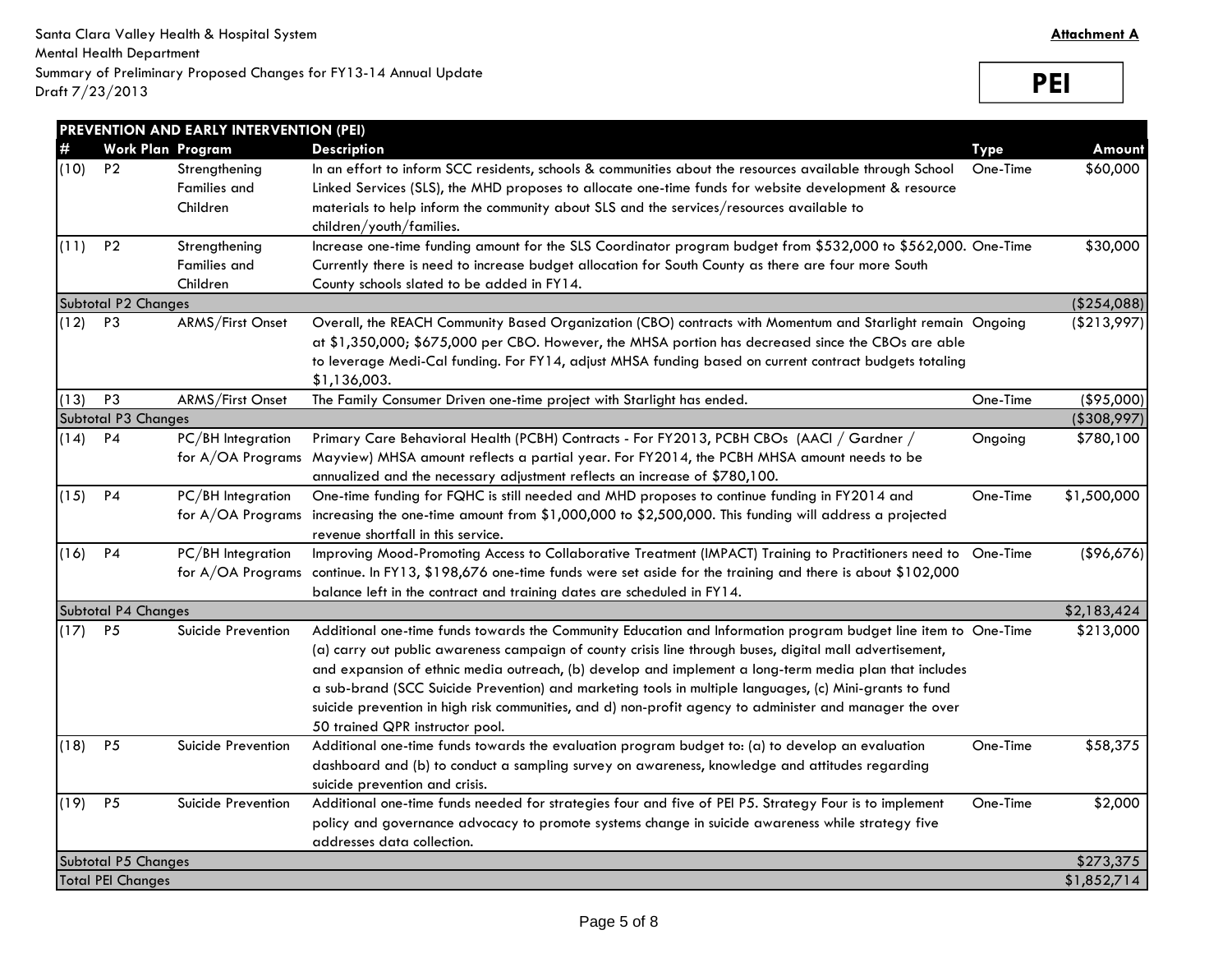**INN**

|          | <b>INNOVATION (INN)</b>                   |                                                         |                                                                                                                                                                                                                                                                                                                                                                                                                                                                                                                                                                                                                                                                                                                                                                                                                                       |                         |               |
|----------|-------------------------------------------|---------------------------------------------------------|---------------------------------------------------------------------------------------------------------------------------------------------------------------------------------------------------------------------------------------------------------------------------------------------------------------------------------------------------------------------------------------------------------------------------------------------------------------------------------------------------------------------------------------------------------------------------------------------------------------------------------------------------------------------------------------------------------------------------------------------------------------------------------------------------------------------------------------|-------------------------|---------------|
| #<br>(1) | <b>Work Plan Program</b><br><b>INN-01</b> | Early<br>Childhood<br>Universal<br>Screening<br>Project | <b>Description</b><br>INN-01 is slated to be implemented in FY14. There are one-time funds set aside for Extra-Help at \$192,694<br>and RFP application costs at \$250,000, with a combined total of \$442,694. MHD recommends redirecting<br>portion of the funds set aside for the RFP application to cover expenses related to Extra-Help. For FY14 Extra-<br>Help will be \$264,117 and the RFP application one-time budget at \$178,577. The project requires use of 2.5<br>FTEs extra help Rehabilitation Counselors (RC) to support parents within Pediatric Clinic settings to utilize<br>developmental screening tools. The RC staff will assist parents/guardians in completing the screening tools prior<br>to their child's well-check appointments. These staff will also participate in the project evaluation process. | <b>Type</b><br>One-Time | Amount<br>\$0 |
|          | Subtotal INN-01 Changes                   |                                                         |                                                                                                                                                                                                                                                                                                                                                                                                                                                                                                                                                                                                                                                                                                                                                                                                                                       |                         | \$0           |
| (2)      | <b>INN-02</b>                             | Peer-run TAY<br>Inn                                     | One-Time funds set aside for the Department of Family and Children's Services (DFCS) HUB initiative will be<br>adjusted from \$75,000 to \$50,000.                                                                                                                                                                                                                                                                                                                                                                                                                                                                                                                                                                                                                                                                                    | One-Time                | (\$25,000)    |
| (3)      | <b>INN-02</b>                             | Peer-run TAY<br>Inn                                     | One-time funds for VOICES Training Consultation was not utilized and not needed.                                                                                                                                                                                                                                                                                                                                                                                                                                                                                                                                                                                                                                                                                                                                                      | One-Time                | ( \$30,000]   |
|          | Subtotal INN-02 Changes                   |                                                         |                                                                                                                                                                                                                                                                                                                                                                                                                                                                                                                                                                                                                                                                                                                                                                                                                                       |                         | (\$55,000)    |
| (4)      | <b>INN-03</b>                             | Adults<br>$w/A$ utism                                   | The INN-03 project ended on June 30, 2013 however due to the positive results of the two year project, it will<br>be sustained and integrated into the A02 work plan. The data derived from the Adult with Autism and Co-<br>Occurring Mental Health Disorders Program has demonstrated that the use of the Schedule for the Assessment<br>of Psychiatric Problems Associated with Autism (SAPPA) has more precisely indentified the co-occurring mental<br>health disorder at a faster rate. The FY14 proposed provider contract amount allocation in CSS work plan A02<br>for the program will be \$350,324, at the same level as FY13. The remaining balance of \$61,158 from the<br>\$411,482 will not continue as the County personnel costs associated with the INN project will not continue in<br>FY14.                       | Ongoing                 | ( \$411, 282] |
|          | Subtotal INN-03 Changes                   |                                                         |                                                                                                                                                                                                                                                                                                                                                                                                                                                                                                                                                                                                                                                                                                                                                                                                                                       |                         | ( \$411, 282) |
| (5)      | <b>INN-04</b>                             | Elders'<br>Storytelling<br>Project                      | One-time start-up funding of \$20,000 for the project allocated to each CBO, totaling \$40,000 combined, will<br>not continue in FY2014.                                                                                                                                                                                                                                                                                                                                                                                                                                                                                                                                                                                                                                                                                              | One-Time                | $(*40,000)$   |
|          | Subtotal INN-04 Changes                   |                                                         |                                                                                                                                                                                                                                                                                                                                                                                                                                                                                                                                                                                                                                                                                                                                                                                                                                       |                         | $(*40,000)$   |
| (6)      | <b>INN-05</b>                             | Multi-Cultural<br>Center (MCC)                          | Due to high cost related to MCC facility/renovation MHD finds it would be more appropriate to fund cost<br>related to the facility/renovation using CFTN funds and not INN funds. An estimate of the cost of the<br>renovation is being completed. Current recommendation is to remove \$300,000 set aside for facility costs in the<br>INN-05 project and redirect unspent funds from the CFTN component of MHSA to fund the MCC facility<br>renovation costs.                                                                                                                                                                                                                                                                                                                                                                       | Ongoing                 | ( \$300,000]  |
|          | Subtotal INN-05 Changes                   |                                                         |                                                                                                                                                                                                                                                                                                                                                                                                                                                                                                                                                                                                                                                                                                                                                                                                                                       |                         | ( \$300,000]  |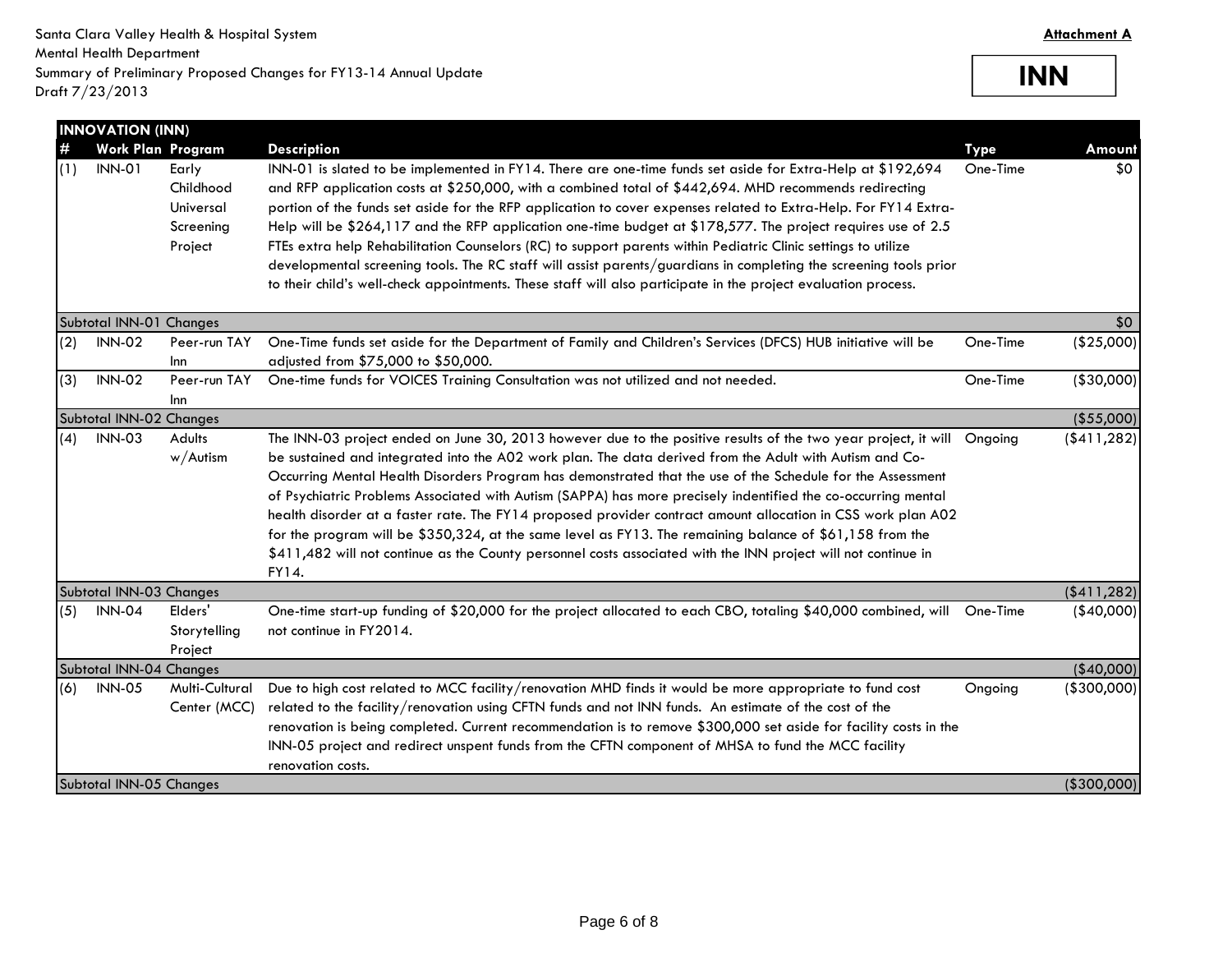**INN**

|      | <b>INNOVATION (INN)</b>  |                     |                                                                                                                          |             |               |
|------|--------------------------|---------------------|--------------------------------------------------------------------------------------------------------------------------|-------------|---------------|
| #    | <b>Work Plan Program</b> |                     | <b>Description</b>                                                                                                       | <b>Type</b> | Amount        |
| (7)  | <b>INN-06</b>            | <b>Transitional</b> | Move funding for the Three Faith-Based Resource Centers (FBRCs) in INN-09 project to INN-06. The FBRC                    | Ongoing     | \$250,000     |
|      |                          |                     | MH Services to program budget item totals \$800,000 with \$200,000 in INN-06 and also an additional \$600,000 in INN-09. |             |               |
|      |                          | Newly               | The MHD finds the entire FBRC program budget item is more in line with the INN-06 project. The proposal is to            |             |               |
|      |                          | Released            | move remaining \$600,000 FBRC budget line item in INN-09 to INN-0 which is based on two funding sources:                 |             |               |
|      |                          | Inmates             | \$250,000 MHSA funds and \$350,000 AB109 funds. The FBRCs: Bible Way Christian Center, Breakout Prison                   |             |               |
|      |                          |                     | Outreach, and Maranatha Christian Center.                                                                                |             |               |
|      | Subtotal INN-06 Changes  |                     |                                                                                                                          |             | \$250,000     |
| (8)  | <b>INN-07</b>            | MH/Law Post         | INN-07 ends June 30, 2013. The project was not successful and the MHD recommends not to sustain the project Ongoing      |             | ( \$625, 420] |
|      |                          | <b>Crisis</b>       | into existing MHSA plans. The project encountered numerous problems such as procedural issues. Final                     |             |               |
|      |                          | Intervention        | Evaluation Report is estimated to be completed by end of July 2013.                                                      |             |               |
|      | Subtotal INN-07 Changes  |                     |                                                                                                                          |             | (\$625,420)   |
| (9)  | <b>INN-08</b>            | Interactive         | INN-08 ends June 30, 2013. Due to the project's success, the MHD proposes to integrate this project into work            | One-Time    | $(*237,000)$  |
|      |                          | Video               | plan A04 (Urgent Care) and as well as in the WET component for training purposes. Final evaluation report is             |             |               |
|      |                          | Scenarios           | estimated to be completed by the end of 2013. A one-time budget of \$14,400 is needed in FY2014 to cover                 |             |               |
|      |                          | Training            | LEL expenses related to the completion of the final evaluation report. FY13 INN-08 budget was \$251,400 and              |             |               |
|      |                          |                     | for FY14 budget will be \$14,400.                                                                                        |             |               |
|      | Subtotal INN-08 Changes  |                     |                                                                                                                          |             | (\$237,000)   |
|      | $(10)$ INN-09            | AB109/117           | Move funding for the Three Faith-Based Resource Centers (FBRCs) in INN-09 project to INN-06. The FBRC                    | One-Time    | (\$250,000)   |
|      |                          | Re-Entry Multi-     | program budget item is more in line with the INN-06 project. The FBRC budget line item is funded with                    |             |               |
|      |                          | <b>Agency Pilot</b> | \$250,000 MHSA funds and \$350,000 with AB109 funds. The FBRCs: Bible Way Christian Center, Breakout                     |             |               |
|      |                          |                     | Prison Outreach, and Maranatha Christian Center.                                                                         |             |               |
| (11) | <b>INN-09</b>            | AB109/117           | MHD recommends to discontinue one-time funding for one Clinical Nurse from Custody and one Eligibility                   | One-Time    | (\$256, 210)  |
|      |                          |                     | Re-Entry Multi- Worker from Social Services Agency (SSA) and request participating agency to fund their positions.       |             |               |
|      |                          | <b>Agency Pilot</b> |                                                                                                                          |             |               |
|      | Subtotal INN-09 Changes  |                     |                                                                                                                          |             | ( \$506, 210] |
|      | <b>Total INN Changes</b> |                     |                                                                                                                          |             | (\$1,924,912) |
|      |                          |                     |                                                                                                                          |             |               |